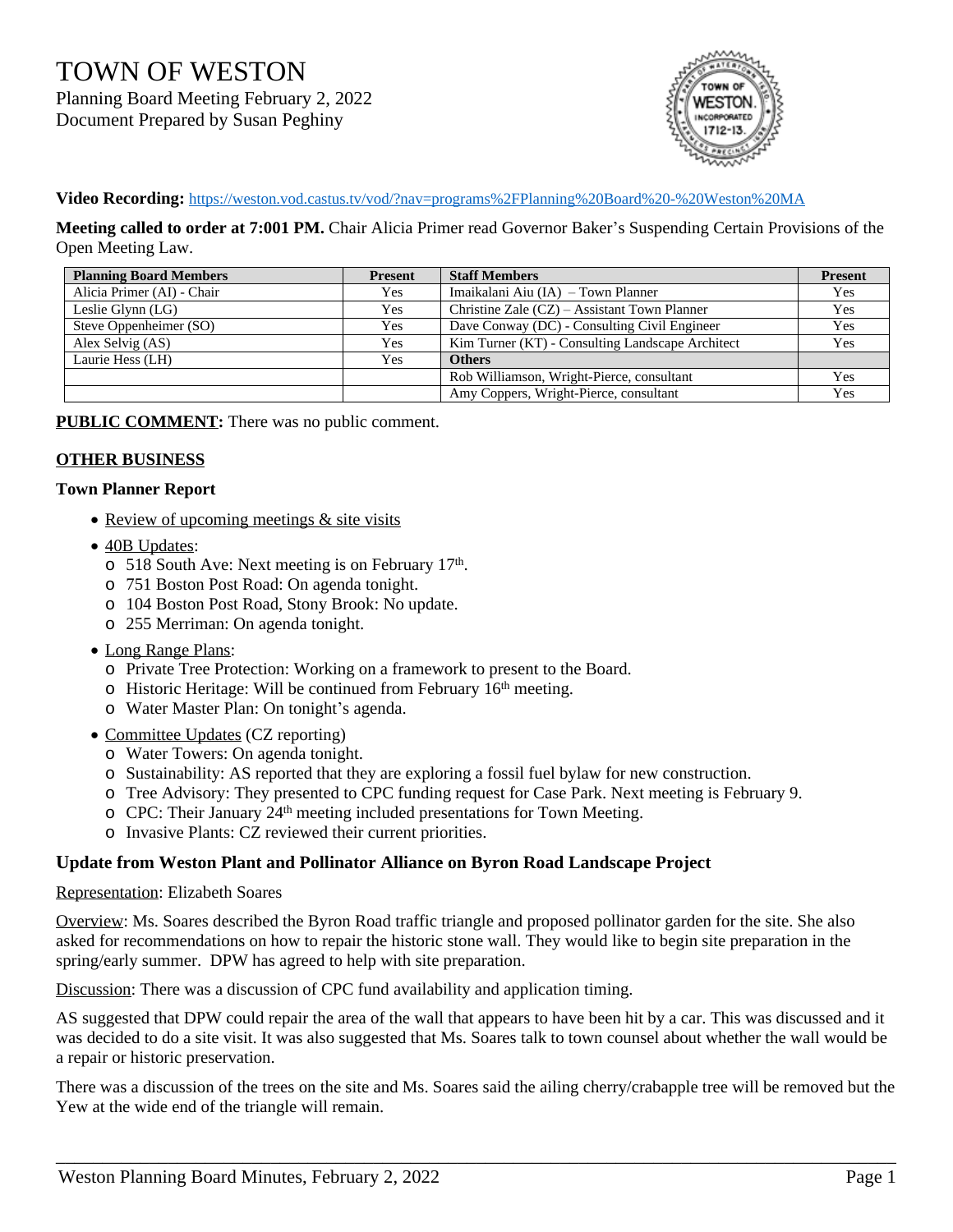### **PUBLIC HEARINGS**

# **221 Boston Post Road – Scenic Road Site Plan Approval – New 7,134sf RGFA House - Bhaskar Edara and Sudha Bolla, Applicants**

Representation: Angela Kearney, Landscape Architect; Dan Carr, Civil Engineer; Brian Zagorites, Architect

Overview: Mr. Carr reviewed the engineering plan for the proposed house. Ms. Kearney presented the landscape and lighting plans for the proposed house. Mr. Zagorites presented the architectural plan for the proposed house.

#### Documents:

- o [221 Boston Post Road Civil Engineering Plans](https://www.westonma.gov/DocumentCenter/View/31558/221-Boston-Post-Road-Civil-Engineering-Plans)
- o [221 Boston Post Road Landscape Plans](https://www.westonma.gov/DocumentCenter/View/31559/221-Boston-Post-Road-Landscape-Plans)
- o [221 Boston Post Road Lighting Plans and Specs](https://www.westonma.gov/DocumentCenter/View/31557/221-Boston-Post-Road-Lighting-Plans-and-Specs)
- o [Arborist Report for 221 Boston Post Road](https://www.westonma.gov/DocumentCenter/View/31560/Arborist-Report-for-221-Boston-Post-Road)
- o [Architectural Plans for 221 Boston Post Road](https://www.westonma.gov/DocumentCenter/View/31556/Architectural-Plans-for-221-Boston-Post-Road)
- o [Existing Condition and Context Plans 221 Boston Post](https://www.westonma.gov/DocumentCenter/View/31561/Existing-Condition-and-Context-Plans-221-Boston-Post-Road)  Road
- o [Hydrology Calculations for 221 Boston Post Road](https://www.westonma.gov/DocumentCenter/View/31562/Hydrology-Calculations-for-221-Boston-Post-Road)
- o [RGFA Calculations for 221 Boston Post Road](https://www.westonma.gov/DocumentCenter/View/31563/RGFA-Calculations-for-221-Boston-Post-Road)

Discussion: DC advised that he was satisfied with the engineering.

KT said the landscape plan looks robust, although some existing trees are deciduous, and the ledge does not block all of the house. She suggested some larger evergreen shrubs at the top or trees at the bottom added to that area to help with buffering. After some discussion it was agreed to add 3 field-located shrubs in that area.

AS asked for details on the side of the house that would face the historic house next door. There was a discussion of the visual impact of a modern white house in a National Register Historic District.

LG expressed concern about the location of the LED strip lights, which Mr. Zagorites spoke to.

LG asked if the native grasses are drought-resistant, which Ms. Kearney confirmed. LG also asked for details about the location of the front fence which Ms. Kearney provided. LG asked for some shrubs on the road side of the fence, and Ms. Kearney said they will try to do that, although there are places where the fence is very close to the wall drop off.

LG asked about the demolition plan and suggested that there were items in the house that might be salvageable and asked that they consider this.

LH asked if the house would have solar panels since they are removing trees for solar gain. Ms. Kearney said there may be panels in the future but right now the goal is to increase the passive solar in the house. LH asked if there were other sustainability components in the house, and Mr. Zagorites said they had not discussed this.

AS pointed out that the south-facing side of the house does not have many windows and will not benefit from solar gain by removing trees and asked why they wanted to remove the trees for so little benefit. Ms. Kearney said the goal is to bring more light into the house, plus make space for the driveway. Mr. Zagorites explained how the light gain from this side of the house would penetrate into the house.

SO said it appears that the trees are being removed for the driveway. He asked for clarification on the location of the new driveway, which Mr. Zagorites and Ms. Kearney provided.

SO also asked several questions about the existing and new fencing, including matching the color of the new fence to the existing one or painting all of it dark green. SO also asked if the fence could be turned north earlier to move it away from the road.

AS said the house does not fit the fabric of the historic district and is concerned that solar gain was cited as the reason to remove trees when that appears to be untrue.

AP asked several questions regarding the trees along the road.

SO asked if the house could be moved north to keep more existing trees, which would make the house color and design less noticeable from the street by increasing the screening.

Public Comments: Steve Jackalis, 215 Boston Post Road, said he is concerned about the color of the house because of glare on the east side. He is also concerned about trees and their sizing. The lighting is also of some concern, and finally he proposed using a natural berm instead of fencing along the front.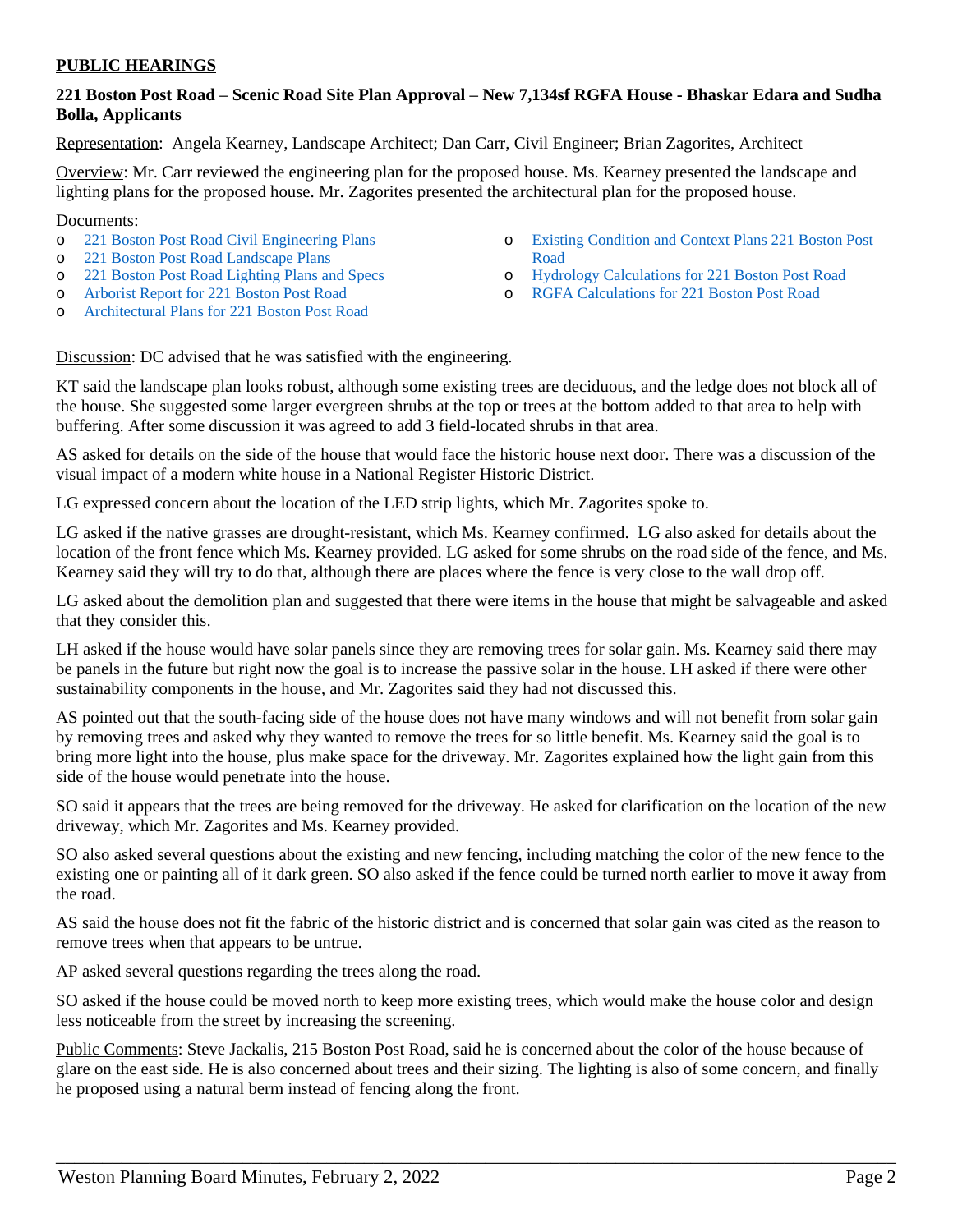*Motion*: *AS moved to continue the public hearing to March 2, 2022. LG seconded, and the motion passed unanimously by rollcall vote.*

# **Zoning Bylaw Amendment – Development Standards for Municipal Utilities – Town of Weston Applicant**

Overview: IA explained that the water tanks in town need to be replaced, and because of where they are located there is a need for a zoning change. He then outlined the draft bylaw.

IA said that another approach would be to get a variance at each site, although each of these would be subject to appeal.

Documents:

o [Hydraulic Profile-Graphic](https://www.westonma.gov/DocumentCenter/View/32008/Hydraulic-Profile-Graphic)

- o [Water Tank Graphics Board](https://www.westonma.gov/DocumentCenter/View/32010/Water-Tank-Graphics-Board)
- o [Proposed Zoning Bylaw Amendment for Municipal](https://www.westonma.gov/DocumentCenter/View/31960/Proposed-Zoning-Bylaw-Amendment-for-Municipal-Utilities-)  Utilities.
- o [Transmittal of Zoning By Law Amendment](https://www.westonma.gov/DocumentCenter/View/32009/Transmittal-of-Zoning-By-Law-Amendment)

Discussion: LH asked if the proposed unlimited height for water tanks was standard in other towns. Mr. Williamson said he was not aware of any community that has a height limitation on any water tanks. There was a robust discussion of the height limitation issues as well as what other towns do.

AP asked if a cell tower could be added to the top of a water tower. IA said that in the draft bylaw as written this is not allowed, but the Select Board asked that it be considered.

LH asked if the proposed size of the new tanks is unusual in any way. Mr. Williamson said there is nothing unusual and explained the criteria used to size the tanks. Ms. Coppers said it is also based on the topography of the community.

LG pointed out that nothing in the draft bylaw mentions water conservation and wondered if the water problem be solved through conservation. This was discussed.

AP asked Mr. Williamson about Wright-Piece's report from 2019 and its difference from the current recommendation. This was discussed.

AP asked about the replacement of the pumps for the water coming from the reservoir near Wellesley, which was discussed.

LG asked if larger pipes would be required to serve the larger tanks. Mr. Williamson explained that currently this would not be needed but would be in the future, which he explained.

LG asked if other places in town with elevation had been considered for the additional tanks instead of replacing the existing tanks. Mr. Williamsons said they had looked at other town-owned property, and none are appropriate. Plus, that would not reduce the additional height needed on the existing tanks.

LG asked if graphics could be provided to have a visual idea of the height of the tanks and also what shadows would be cast. Mr. Williamson shared a drawing of the existing and proposed tank heights for comparison, which was discussed.

There was a discussion of siting the tanks and conservation land access.

SO asked for clarification of whether or not the Board would be voting on the height of the tanks, since that is decided by the water elevation needs. There was a discussion of options regarding the height. He also suggested that the water conservation issue be considered separately from the tanks issue since they were not related.

Public Comments: Tom Seaman, 100 Highland Street, asked for clarification on what structures would be outside of the height restriction, and IA explained that it would only be the water tanks. AP pointed out the Select Board's request to allow cell towers. Mr. Seaman asked why the Town was attempting a bylaw rather than a variance for each tower and expressed concern that input from residents would be limited by this approach. Mr. Williamson said the tank height is dictated by the needs of the community. If the tanks are not allowed, a large part of the community would have inadequate water service, especially for fire protection. There was a discussion of this issue.

Diana Chaplin, Love Lane, said that the lack of redundancy for the water coming into the town was very concerning and thought this should be resolved before replacing the tanks.

Mario Alagna, 137 Sherborn Circle, asked if the existing pumps are strong enough to service the tanks and if rebuilding one tank has value until all three are done. Mr. Williamson said replacing the pumps is part of the proposed plan, and that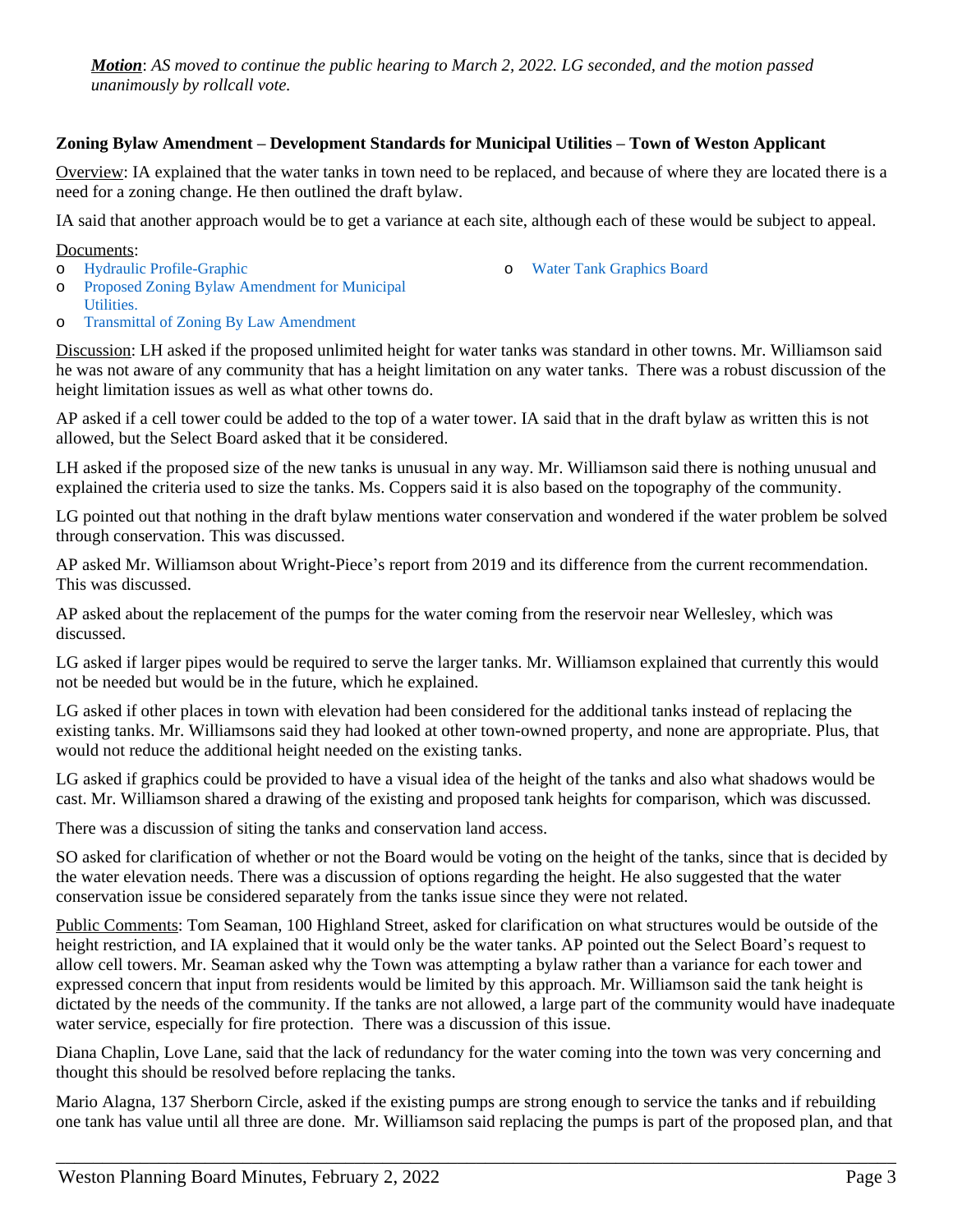building the tanks one at a time will not benefit the town for many years. They are recommending doing two tanks at the same time to expedite the benefits.

Barbara Fullerton expressed concern about the water demand of the proposed 40B development on Rt. 30. Mr. Williamson explained that the issue is serving housing on higher elevations and providing fire protection, and which types of usage, primarily commercial and industrial, add significantly to water demand. The final size of the tanks will include any new developments under consideration.

Roy MacDowell, 156 Highland, said he would like the zoning bylaw to limit the height of the tanks to what is needed for adequate service rather than leaving it unlimited. He also said he does not have an issue with emergency communications towers on the tank but is concerned about cell towers being allowed.

*Motion*: *LH moved to continue the public hearing to March 16, 2022. LG seconded, and the motion passed unanimously by rollcall vote.*

# **OLD BUSINESS**

## **70 Loring Road – Site Plan Approval Amendment – Relocate Driveway at existing 8,517sf RGFA house – Nathan and Lindsay Ott, Applicants**

Representation: Joe Skorupa, Lombardi Design; Kevin O'Leary, Jillson Engineering; Jamie Madeja, Permitting Counsel.

Overview: Mr. Skorupa outlined the existing site conditions and the proposed driveway and landscaping changes.

Documents: AS asked who had deemed Loring Road "unsafe". Mr. Skorupa said a report was done by Transportation Data Corporation. Ms. Madeja pointed out that not all of Loring Road is unsafe, but that it is less safe for how the owners want to use the property. There was a discussion of the conditions on Loring Road.

Mr. Skorupa outlined the tree removal plan.

Discussion: AP referenced the minutes of a 2015 Planning Board meeting where the chair said:

"The Planning Board's initial findings on the proposed driveway would not be reconsidered from the decision two years ago without compelling reasons to change the decision. He wondered what had changed to have the Planning Board reverse their decision." AP explained that in a 2013 decision, the Board found that "a driveway fronting on Meadowbrook would be counter to the stated goals of site plan approval listed in the Town of Weston Zoning Bylaw, Section 11 *Site Plan Approval Standards and Criteria*.…relocation of the driveway from the existing cut on Loring to a new curb cut on Meadowbrook would result in a failure to preserve natural or historic features and would fail to minimize tree, vegetation, and soil removal and grade changes".

AP explained that in 2013 and 2015, the Board denied requests to relocate the driveway. She asked the Board if there had been anything presented that would cause the Board to reverse two previous decisions.

SO, who was on the Board at the time of the previous decisions, said he does not remember why the house was sited backwards (rear yard facing the driveway entrance on Loring Road, front yard in the rear). AP explained that the developer said they would have had to remove ledge and more trees to reverse the house orientation relative to Loring Road and that the current orientation would make sense if the driveway could be relocated to Meadowbrook Rd.

There was a discussion of the issue.

AS said that although there are two previous decisions, he does not see anything wrong with the request and sees no harm being done. SO agreed, especially since the neighbors are now in support of the request, which they weren't in 2013 and 2015.

LH expressed concern about reversing two previous Board decisions. She does not feel there has been compelling new evidence that circumstances have changed. This was discussed.

LG expressed discomfort with overturning two previous Planning Board decisions but could also see why the decisions might be overturned. She could see both points of view.

Ms. Madeja said the circumstances are different from the previous requests because the previous Board was heavily influenced by residents and the Roads Trust, who felt the developer had not worked with them. Now, the owners have worked with the neighbors and the Roads Trust to gain support for the change.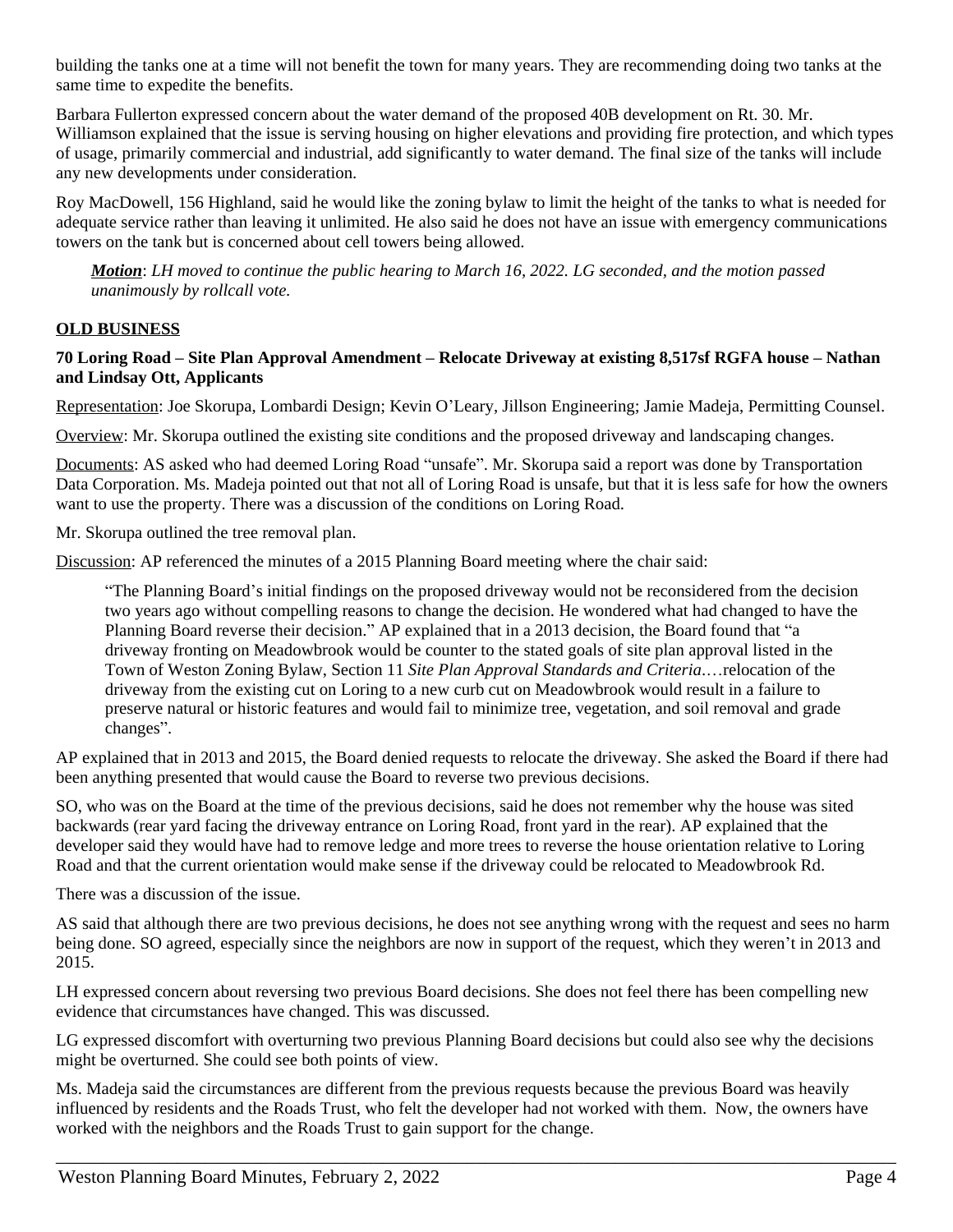There was a discussion of who the letters of support were from.

LG asked what changed the position of the Roads Trust from previous requests. Ms. Madeja said it was the support of the area neighbors, and how it was presented. There was a discussion of the Roads Trust's new position.

Mr. Skorupapointed out that the new trees and shrubs proposed along the new driveway will provide additional buffer to the scenic road.

Mr. Skorupa reviewed the environmental benefits of the proposed driveway change.

KT said Mr. Skorupa's comments were accurate, and she has no concerns about the proposed landscape buffering.

Public Comments: There was no public comment.

LG asked if Loring Road feels like the back of the property. KT said the plantings are doing what was intended so she has no issue with that part of the property.

Mr. Skorupa said they are open to letting go of the maintenance access to the site from Loring Road.

*Motion*: *AS moved to continue the public hearing to March 16, 2022. LH seconded, and the motion passed unanimously by rollcall vote.*

# **CONTINUED PUBLIC HEARING**

### **9, 15 and 20 Riverside Road - Site Plan Approval – Redevelop Existing Office Park to Biotech Offices – Greatland Realty Partners, Applicant**

Representation: Kevin Sheehan, Greatland; Justin Mosca, Civil Engineer; Michael Munn, Sustainability Consultant; Todd Dundon, Architect; James Ward, Attorney.

Overview: Mr. Mosca provided the details of the anticipated 33,000 GPD water use of the property, as requested.

IA asked if there was anything on the Project Summary document that the Board objected to.

LG said the water issue needs to be considered. She also asked IA about nighttime brightness reduction and motion sensors for the exterior light fixtures. Mr. Sheehan said he believes there will be dimmable fixtures and motion sensors on the west parking lot. LG asked that the entire site be included. There was a discussion of this. Mr. Dundon said that all fixtures are dark-sky compliant.

### Documents:

- [Applicant Responses to Transportation Peer Review](https://www.westonma.gov/DocumentCenter/View/31398/Applicant-Responses-to-Transportation-Peer-Review-)
- [Arborist Report for Riverside Road](https://www.westonma.gov/DocumentCenter/View/31986/Arborist-Report-for-Riverside-Road)
- [Architectural Plans for 20 Riverside](https://www.westonma.gov/DocumentCenter/View/30833/Architectural-Plans-for-20-Riverside)
- [Architectural Plans for 9-15 Riverside](https://www.westonma.gov/DocumentCenter/View/30824/Architectural-Plans-for-9-15-Riverside)
- [Boundary Survey Plans for 9-15 Riverside](https://www.westonma.gov/DocumentCenter/View/30825/Boundary-Survey-Plans-for-9-15-Riverside)
- [Civil Engineering Peer Review for Riverside Road](https://www.westonma.gov/DocumentCenter/View/31131/Civil-Engineering-Peer-Review-for-Riverside-Road)
- [Civil Engineering Site Details](https://www.westonma.gov/DocumentCenter/View/31987/Civil-Engineering-Site-Details)
- [Civil Plans for 20 Riverside](https://www.westonma.gov/DocumentCenter/View/30834/Civil-Plans-for-20-Riverside)
- [Civil Plans for 9-15 Riverside](https://www.westonma.gov/DocumentCenter/View/30826/Civil-Plans-for-9-15-Riverside)
- [Cover Letter for Riverside Road Redevelopment](https://www.westonma.gov/DocumentCenter/View/30828/Cover-Letter-for-Riverside-Road-Redevelopment-)
- [Initial Presentations to Planning Board](https://www.westonma.gov/DocumentCenter/View/31173/Initial-Presentations-to-Planning-Board)
- [Landscape Plans for 20 Riverside](https://www.westonma.gov/DocumentCenter/View/30832/Landscape-Plans-for-20-Riverside)
- [Landscape Plans for 9-15 Riverside](https://www.westonma.gov/DocumentCenter/View/30827/Landscape-Plans-for-9-15-Riverside)
- [Landscape Revisions Presentation for Riverside Road](https://www.westonma.gov/DocumentCenter/View/31864/Landscape-Revisions-Presentation-for-Riverside-Road)
- [Offsite Roadway Improvement Plans for Riverside Rd](https://www.westonma.gov/DocumentCenter/View/30902/Offsite-Roadway-Improvement-Plans-for-Riverside-Rd)
- [Park Rd Improvements Turning Movements](https://www.westonma.gov/DocumentCenter/View/31355/Park-Rd-Improvements_Turning-Movements)
- [Peer Review Response to VHB](https://www.westonma.gov/DocumentCenter/View/31985/Peer-Review-Response-to-VHB)
- [Presentation to PB Transportation with Park Rd](https://www.westonma.gov/DocumentCenter/View/31170/Presentation-to-PB-Transportation-with-Park-Rd)
- [Project Narrative for Riverside Road](https://www.westonma.gov/DocumentCenter/View/30829/Project-Narrative-for-Riverside-Road-)
- [Riverside Campus Traffic Impact Analysis Peer Review](https://www.westonma.gov/DocumentCenter/View/31255/Riverside-Campus-Traffic-Impact-Analysis-Peer-Review)
- [Riverside Labs Community Noise Evaluation](https://www.westonma.gov/DocumentCenter/View/31988/Riverside-Labs-Community-Noise-Evaluation)
- [Riverside Noise Baseline Survey](https://www.westonma.gov/DocumentCenter/View/31989/Riverside-Noise-Baseline-Survey)
- [Riverside Sustainability Presentation](https://www.westonma.gov/DocumentCenter/View/31990/Riverside-Sustainability-Presentation)
- [Site Lighting Report for Riverside Road](https://www.westonma.gov/DocumentCenter/View/30823/Site-Lighting-Report-for-Riverside-Road)
- [Site Visit Handbook](https://www.westonma.gov/DocumentCenter/View/31171/Site-Visit-Handbook)

Discussion: LG asked several questions for clarification of how the water use was calculated, which Mr. Mosca and Mr. Munn answered.

LG asked if the Board had ever set water usage limits for large projects. IA said there were not any others to consider for precedent.

Public Comments: There was no public comment.

SO asked if the decision would be a standard COA. IA said it would have that form, but there would be different criteria because it works under a different zoning bylaw.